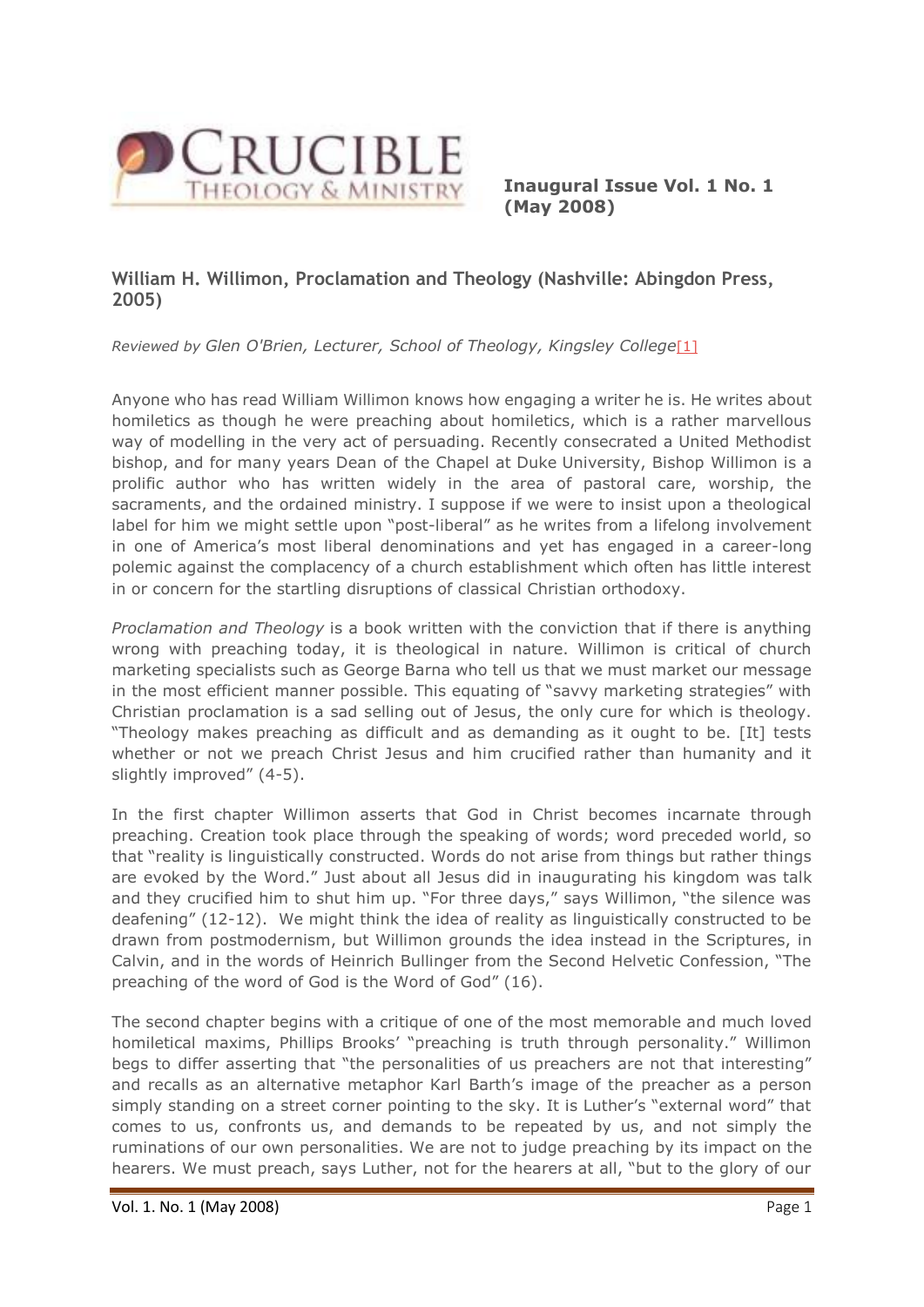Lord Jesus Christ ... without worrying whether the world shows much interest in it" (20). This means loving the text more than our congregational context.**[\[2\]](http://www.ea.org.au/Crucible/Issues/Willimon--Proclamation-and-Theology#_edn2)** Luther believes of course that we may still remain optimistic about preaching because God will always find at least some hearers for God's Word.

One of the most interesting passages of the book is found in this second chapter when Willimon discusses Pentecost as the reversal of Babel and the inauguration of a prophetic community. By virtue of their baptism, all Christians are prophets anointed by the Spirit to speak the truth to power elites. The Spirit has given the world a prophetic community, and created a particular *polis*, a people made up of young, old, men, women, able, and disabled, who speak, think, and act differently from others. They are too big for their britches and they don't mind telling people the truth about things even if it offends. In short, says Willimon, "the Holy Spirit produces uppity speech" (24-27). The real test of an ordained preacher then, is not so much the ability to preach, as to call forth a prophetic community. In making this point, Willimon echoes P. T. Forsyth who, in 1902, wrote that "the one great preacher in history … is the church. And the first business of the individual preacher is to enable the church to preach … he must be a sacrament to the church, that with the church he may become a missionary to the world."**[\[3\]](http://www.ea.org.au/Crucible/Issues/Willimon--Proclamation-and-Theology#_edn3)**

Having affirmed that preaching is a prophetic word, Willimon turns, in chapter three, to a treatment of preaching as a biblical word. When we preach from the Scriptures to a living congregation we are using the Bible in its natural habitat since this is how the text itself emerged, as a living voice to a living people. The way the Bible is handled in college classrooms is often far removed from the questions the Bible itself asks and answers. The standard historical-grammatical questions which are the concern of critical study are not questions with which the Bible itself is in the least concerned. This is where the preacher has an advantage over the biblical scholar, since she or he will see (or perhaps better, *hear*) the homiletical concerns of a passage far more readily.

Every preacher, in turning toward Scripture as a source for a sermon, is turning toward a living, speaking personality in documentary form that opens its arms toward us and rushes out to meet us in order to speak to us, through us, so that the church might be lifted up and transported to where God is (35).

Preachers are usually thought of as great speakers but Willimon recalls Bonhoeffer's insistence that they must first be great listeners and then asserts what he calls "the biblical preacher's great hermeneutical principle" that "scripture always and everywhere tends to speak primarily about God and then only secondarily or derivatively about us" (43).

In his 1992 book *Peculiar Speech: Preaching to the Baptized*, Willimon took issue with Fred Craddock's inductive preaching approach, by taking aim at the latter's 1971 book, *As One Without Authority: Essays in Inductive Preaching*, considered by some to be the most influential book on preaching in our time.**[\[4\]](http://www.ea.org.au/Crucible/Issues/Willimon--Proclamation-and-Theology#_edn4)** Craddock's "inductive method" of preaching "corresponds to the way people ordinarily experience reality and to the way life's problemsolving activity goes on naturally and casually … [It] respects rather than insults the hearer and … leaves the freedom and hence the obligation to respond."**[\[5\]](http://www.ea.org.au/Crucible/Issues/Willimon--Proclamation-and-Theology#_edn5)**

Inductive preaching focuses on audience response and demands. Preachers must speak, argued Craddock, as human beings and from the human situation not as those with a bestowed ecclesiastical and moral authority. The power of words has been lessened in the present age. "Churchy" words certainly do not have the power and resonance they once possessed. The pulpit no longer has *ex officio* authority in society. Preachers today do not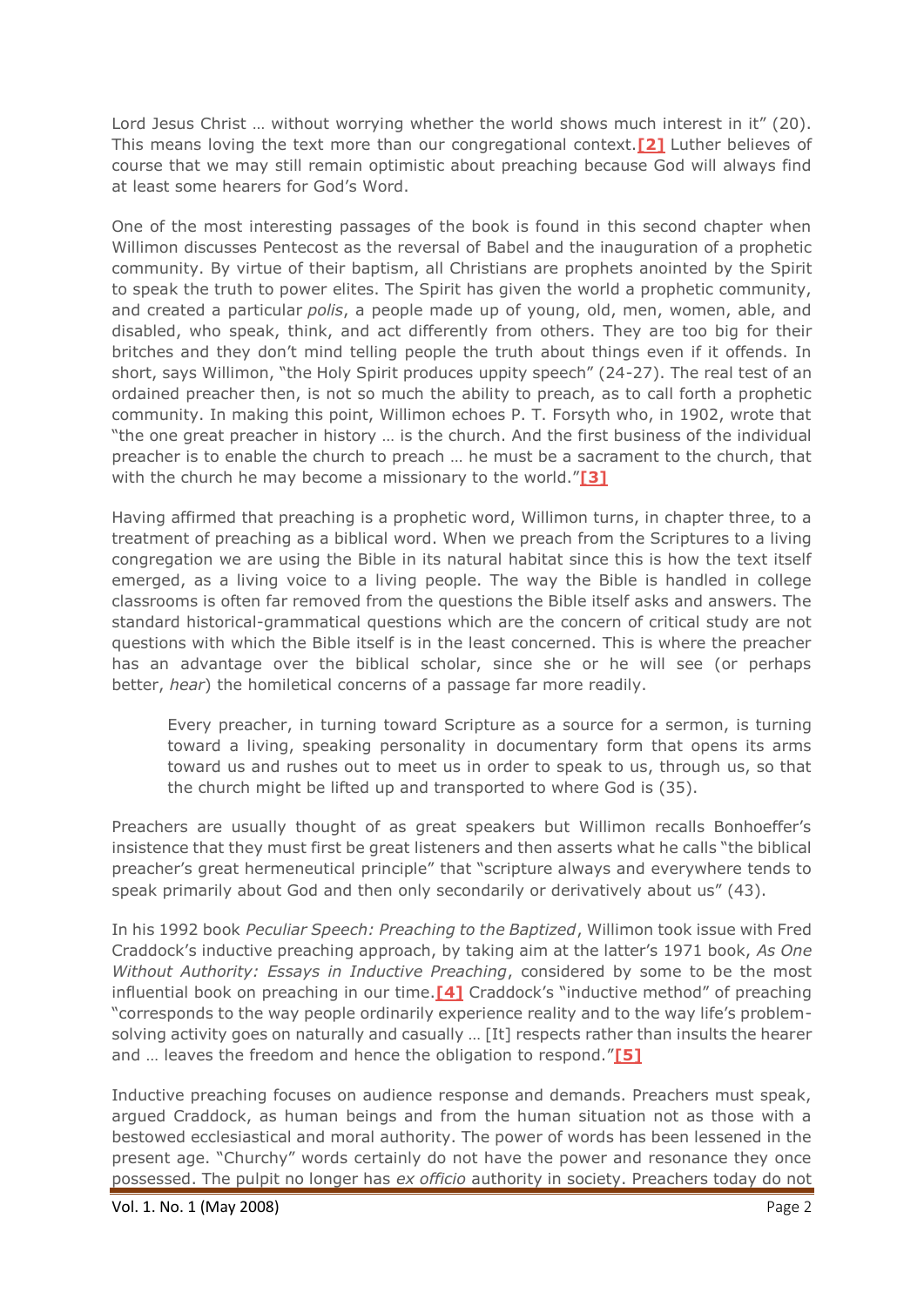address a Christian world but a pluralistic world of multiple viewpoints. There is still great power and appeal in oral discourse, but preachers must adjust their discourse, moving from a principle of monologue to one of dialogue.

The title of Craddock's book (*As One Without Authority*) is drawn from his concept that the preacher can "no longer … presuppose the general recognition of his authority as a clergyman, or the authority of his institution, or the authority of Scripture."**[\[6\]](http://www.ea.org.au/Crucible/Issues/Willimon--Proclamation-and-Theology#_edn6)** His evidence in proof of this is exclusively cultural, rather than theological, when he says, "The inductive method is fundamental to the American way of life."**[\[7\]](http://www.ea.org.au/Crucible/Issues/Willimon--Proclamation-and-Theology#_edn7)** So, for Craddock, according to Willimon, "the beginning and end of preaching is the cultural situation of its recipients."**[\[8\]](http://www.ea.org.au/Crucible/Issues/Willimon--Proclamation-and-Theology#_edn8)** But does culture really determine the boundaries of the church's speech? Is it really true that preaching can be understood as an individual "reflecting his or her experiences in an open-ended, detached way to a group of individuals who are invited to draw their own conclusions based upon their own experiences"?**[\[9\]](http://www.ea.org.au/Crucible/Issues/Willimon--Proclamation-and-Theology#_edn9)**

In *Peculiar Speech*, Willimon rigorously disputed this point of view, insisting that the church does not speak to the general human condition but to a particular audience with a particular language of its own, and stressed the "baptismal, liturgical quality of our speech".**[\[10\]](http://www.ea.org.au/Crucible/Issues/Willimon--Proclamation-and-Theology#_edn10)** Christian preaching, then is a distinctive discourse. To preach among the baptized … is to operate within [the] domain of [that] discourse.**[\[11\]](http://www.ea.org.au/Crucible/Issues/Willimon--Proclamation-and-Theology#_edn11)** "Conversation among the baptized is ecclesial in nature, political. A particular *polis* is being formed here, a family, a holy nation."**[\[12\]](http://www.ea.org.au/Crucible/Issues/Willimon--Proclamation-and-Theology#_edn12)** There is "politics in our preaching." Too often we speak of preaching "as if nothing political were at stake in the mode of our communication, as if no particular people were congregating due to our speaking, as if being Christian were synonymous with being a good human being. No matter our style of preaching, there is no way for us preachers to weasel out of the baptismal truth that we preach within a distinctive universe of discourse. We talk funny."**[\[13\]](http://www.ea.org.au/Crucible/Issues/Willimon--Proclamation-and-Theology#_edn13)**

Too much preaching theory, says Willimon, is in the translation mode. "Take this biblical image and translate it into something more palatable to people … The modern church has been willing to use every language but its own … Unable to preach Christ and Him crucified we preach humanity and it improved … When the preacher is uncertain about speech … nothing will be said that would require conversion in order to be understood … By the time most of us finish qualifying the scandal of Christian speech, very little can be said by the preacher that can't be heard elsewhere."**[\[14\]](http://www.ea.org.au/Crucible/Issues/Willimon--Proclamation-and-Theology#_edn14)**

In *Proclamation and Theology*, he continues this earlier polemic to some extent, asserting that since "the Bible's peculiar speech is not easily translated into terms that are readily available to the average contemporary audience … one of the tasks of preaching is the teaching of a new vocabulary and a new grammar whereby Christians are enabled truthfully to describe themselves and the world. Understanding of a sermon therefore requires conversion, formation, and indoctrination" (48).

Too much contemporary preaching appears to have [adopted] essentially anthropological concerns. These sermons usually begin with the preacher's amateurish assessment of the contemporary human condition – we are depressed, we are searching for meaning in life, or we are frightened about the future – then the preacher rummages about in the Bible and finds there some principle or insight that can be applied to the contemporary human condition, usually something that the congregation is to think or do to set themselves right (48).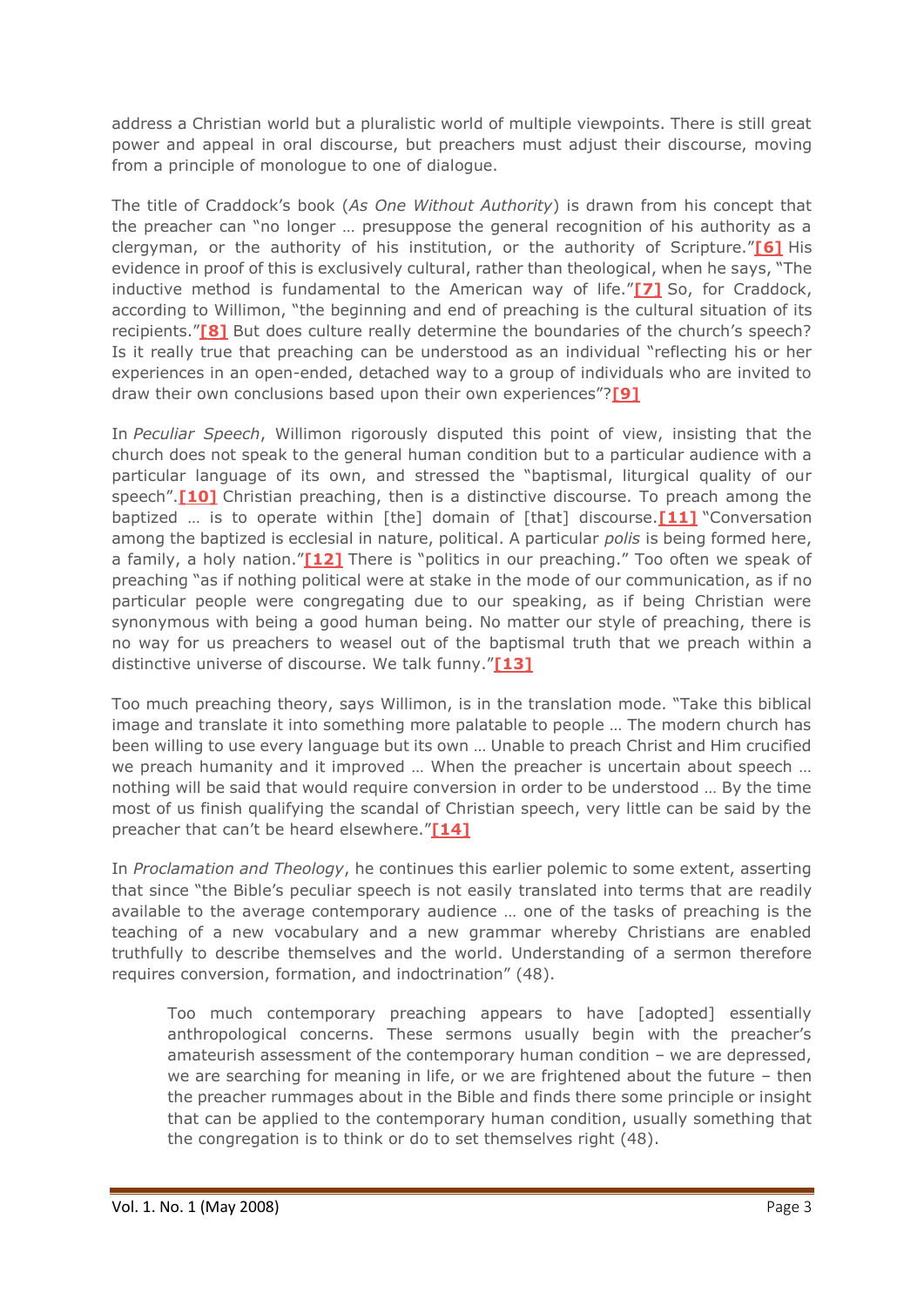"It is absurd trivialization of the gospel," says Willimon, "to think that Jesus told the parable of the prodigal son in order to foster happier families." The Bible has no interest in speaking into our world. It wants instead to "rock, transform, dismantle and recreate our world … A vision of God, rather than helpful hints for everyday living is what Scripture seeks" (45-46).

In chapter four, Willimon discusses preaching as incarnational. It is the Word become flesh in human discourse. Preaching not only speaks of miraculous things, but is itself miraculous. A voice comes to us from the beyond. It is not merely talk about God but God talking. At the very same time it is "an utterly human, mundane, carnal and fleshly thing" (56). Fully divine, fully human – incarnational words indeed. Without recognising the "two natures" of preaching, we preachers make one of two errors. We either undermine preaching's authority with an "aw shucks" false humility and apologise that we are after all only fallen human beings, so anything we say is no more important than anything our hearers might say on the same subject. Or we make the opposite mistake and act as though we have received God's Word in an unmediated way, as if all the faithful have to do is receive it from us as pure prophetic speech, all treasure and no earthen vessel.

We preachers are not free to speak without a note of tension in our voices – in polished and perfected oratory free of awkward gaps and pauses, dangling modifiers and ragged conclusions – as if we have been given the last word on God … Like John the Baptist, we are only human beings sent from God to speak. Our voices fail, become overwhelmed, crack under the strain, and fade away; but the Word of the Lord endures forever (62).

In the final section of chapter four, Willimon discusses "Trinitarian Preaching" and points out how our reliance on Scripture as a printed, rather than a spoken word, has negatively affected our preaching. We focus upon fixed, static words in print, analysing them and dissecting them and forgetting that these words were spoken before they were ever written. Our almost exclusive focus on the written text, he says, would make us better Moslems than Christians! On the other hand "talking about a moving, dynamic, Trinitarian God requires a supple, resourceful, well-modulated, and wide-ranging voice that is best reached in the spoken, rather than the written word" (64). I agree with Willimon's suggestion, and in fact have practised it for some time, encouraging people not to have their noses buried in their Bibles (or to gaze glassy-eyed at words on a power point slide) but instead to look up to the human reader and hear the voice of God in the reading of Scripture. In this way we hear God's Word as something proclaimed, something that comes to us rather than something that we subject to our own analysis. After all, God does not inhabit the footnotes of the NIV Study Bible but the act of proclamation.

Preaching must not only be Trinitarian but also "cruciform." In chapter five, "Cross and Resurrection in Preaching," Willimon draws on Luther's "theology of the cross" and lists six "homiletical implications of a crucified God."

I.The theology of glory preaches the cross as a technique for us to get what we want, whereas the theology of the cross is God's means of getting what God wants.

- II. There is no rhetorical eloquence that can bring us to God.
- III. Preaching is a truthful mirror in which we see ourselves and our sins.
- IV. Preaching is a perilous vocation that can lead to martyrdom.

Vol. 1. No. 1 (May 2008) Page 4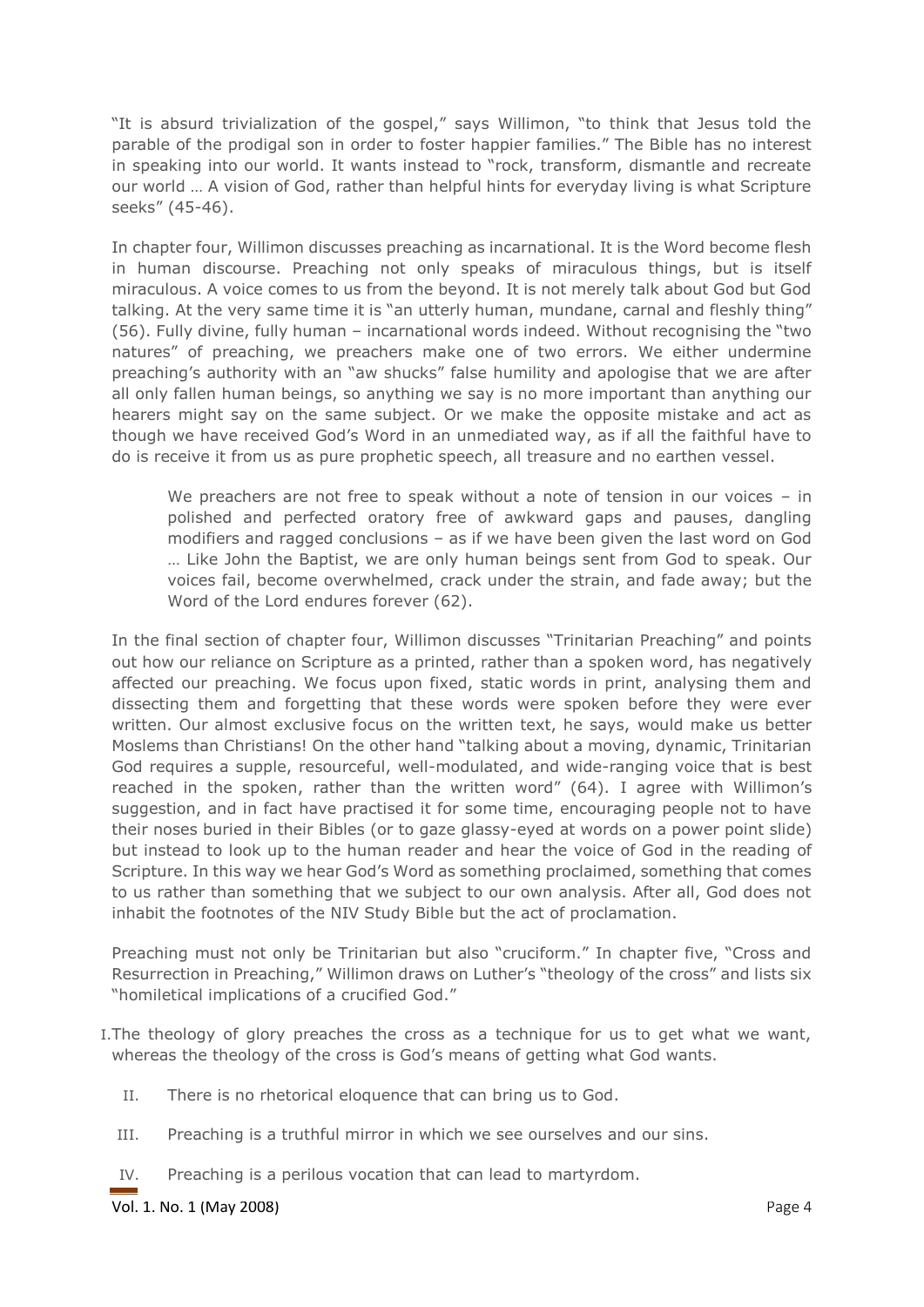- V. Preaching is hard work requiring skill and discipline. "The roots of clerical sloth are theological rather than … psychological. We become lazy and slovenly in our work because we have lost the theological rationale for our work" (72).
- VI. Yet for all this, preaching is a great and rewarding adventure so much more interesting and satisfying than worldly pursuits.

In the final chapter, Willimon deals with preaching as political. "All faithful sermons are inescapably 'political'," he writes, "in that they are always a claim about who is really in charge and therefore, by implication, part of the formation of a *polis*, a people who act and talk differently from the world." This political activity is not without its hazards for both preachers and congregations. The author recalls Kierkegaard who noted that the world was full of labour saving devices designed to make life easier for people. He decided that he was called to tell the truth and thus make life harder for people, so he became a preacher.**[\[15\]](http://www.ea.org.au/Crucible/Issues/Willimon--Proclamation-and-Theology#_edn15)**

Willimon's treatment of Acts 17 (Paul's encounter with the Athenians on Mars Hill) is very insightful and challenges the usual approach to this text. This passage is usually read as though Paul were commending the Athenians for their religiosity, "I see you are a very religious people"), identifying with their culture and then taking them from what they did know to what they did not yet know – the message of the Gospel. Whilst conceding that this *might* be what is happening, Willimon suggests a different reading, one in which Paul comes off a lot more rude and pushy. "I've seen a lot of idolatry in my time but you guys take the cake with this 'unknown God' caper. You don't even have a name for the thing and yet you're ready to fall down and worship it!"

Luke depicts Paul "as a great classical speaker" and this sermon, unlike others in the New Testament, is "one of the most perfectly formed of classical orations, conforming perfectly to Aristotle's concepts of a good speech" (96). Yet for a sermon so beautifully constructed and following all the best models of rhetorical speech, there wasn't much of a result. The people scoffed at this lunacy about resurrection and only a few (Dionysius and Damarus) were converted (Acts 17:32-34).

This meagre response is proof that Christian communicators like Paul have a problem. They may try to build upon people's common experiences of the world and nature. They may establish links with their culture. Yet at some point, the faithful Christian communicator must cite revelation, must put forth that knowledge that does not arise from human experience, but rather as a gift, must risk conflict, dissension, misunderstanding and rejection (97).

In *Proclamation and Theology*, Willimon has crammed a lot into a hundred pages and six short chapters. Preaching is God's Word spoken, it is prophetic, biblical, incarnate, cruciform, and political. Perhaps too advanced for an introductory preaching class, I have found it an excellent text for upper level classes. Like many prolific writers there is a tendency in Willimon to repeat concepts from earlier works and rehash older ideas in new forms. Yet because these ideas are so confronting, tantalizing, and at times prophetic, the regular reader of Willimon forgives the repetition. In one sense his message about the independence of God and the freedom of God's Word from the manipulation of human authority is classically Barthian and thus not anything altogether new. But after all, novelty is always the besetting sin of theology. In an era in which the church has become obsessive about "targeting" cultures and "marketing" its message successfully, and in which